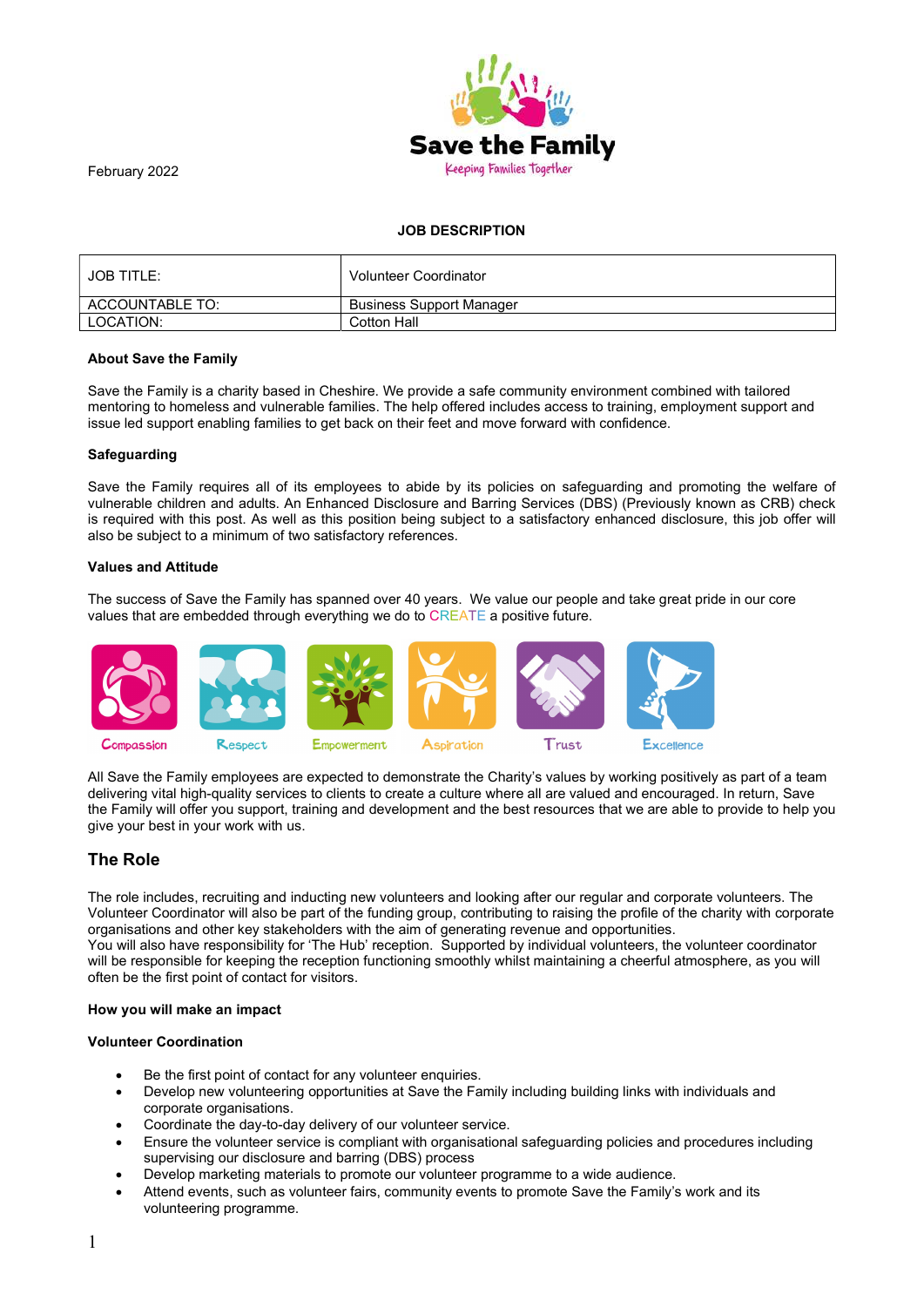

February 2022

# The Hub Reception

- Create a welcome, vibrant setting to meet and greet all visitors.
- Coordinating the receipt and thanks for all donations.
- Advise visitors of our Health & Safety, First Aid and Fire Information.
- Be the point of call for all enquiries, including donations and coordinate collection where necessary.
- Organise bookings for meeting rooms, ensuring that rooms are prepared with the relevant facilities, equipment and refreshments, as necessary.
- Manage incoming/outgoing post.

## General requirements

- Ensure that all responsibilities are undertaken in an effective and appropriate manner, which meet the requirements of Save the Family, in accordance with the Code of Conduct for Employees, Policies and Procedures.
- Seek to continuously improve, in order that the Charity delivers the best possible service to residents Act as a positive ambassador for the Charity, at all times.
- Positively contribute to the Save the Family team working environment, taking ownership of issues and supporting colleagues.
- When required, attend Save the Family Events in support of raising the profile and much needed funds.
- Undertake any other duties that may be required, from time to time
- This appointment is subject to the receipt of a satisfactory Enhanced Disclosure and Barring Service check and references.

NB: This Job Description forms part of the Contract of Employment of the person appointed to this post. It reflects the position at the present time only, and may be changed at management's discretion in the future. As a general term of employment, the Charity may affect any necessary change in job content, or may require the post holder to undertake other duties, at any location in the Charity's service, provided that such changes are appropriate to the employee's remuneration and status.

# Person Specification

| <b>Post: Volunteer Coordinator</b>                                                                             |                                       |                                                                      |  |  |
|----------------------------------------------------------------------------------------------------------------|---------------------------------------|----------------------------------------------------------------------|--|--|
| <b>CRITERIA</b>                                                                                                | <b>ESSENTIAL/</b><br><b>DESIRABLE</b> | <b>METHOD of</b><br><b>IDENTIFICATION</b>                            |  |  |
| <b>Qualifications:</b><br>Good Standard of general education (e.g. GCSE in<br>Maths and English or equivalent) | <b>Fssential</b>                      | CV & Covering Letter / interview                                     |  |  |
| Volunteer management qualification/training or<br>equivalent                                                   | Desirable                             | CV & Covering Letter / interview<br>CV & Covering Letter / interview |  |  |
| Training in safeguarding vulnerable adults and<br>children                                                     | Desirable                             |                                                                      |  |  |